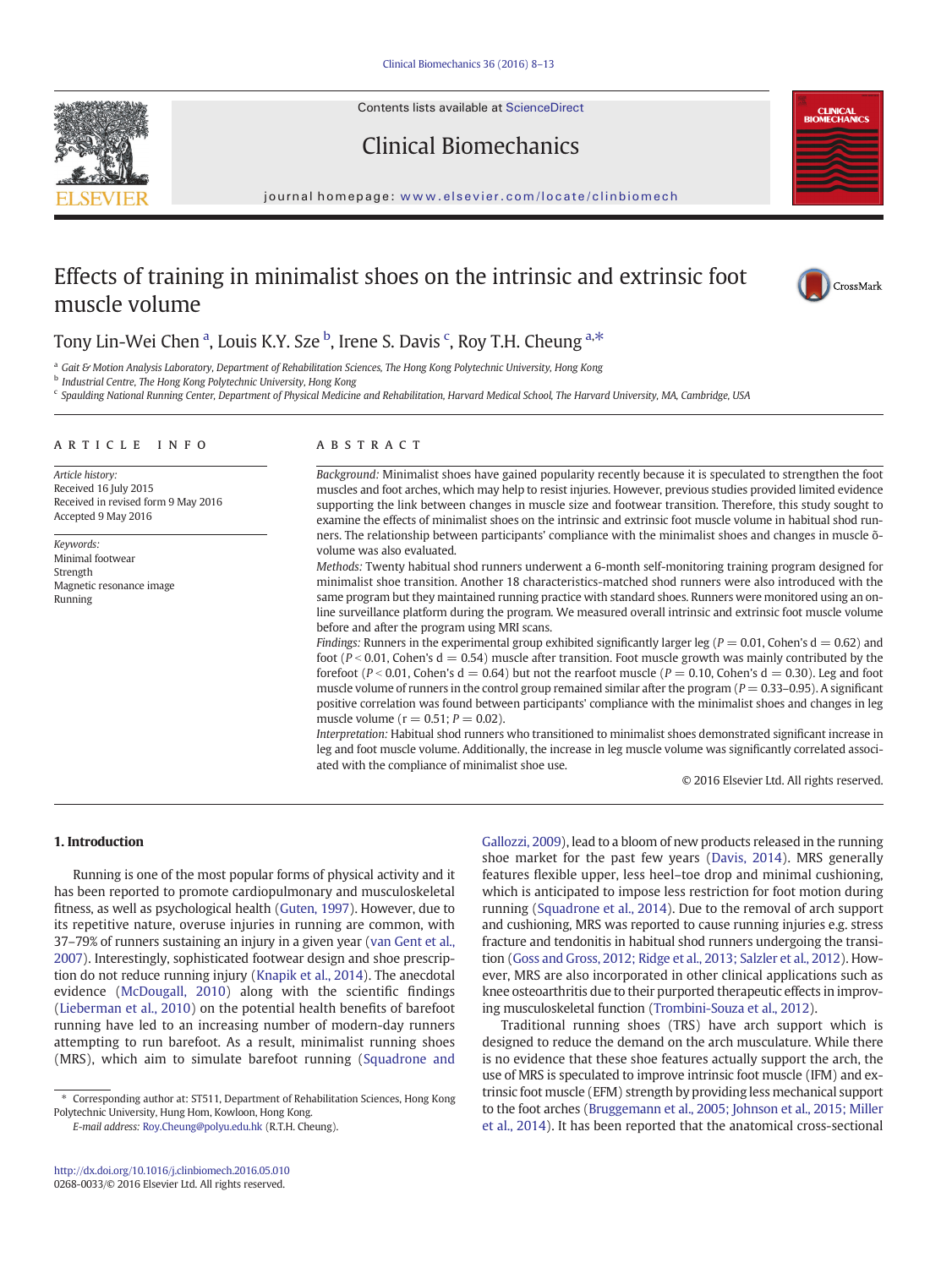area of selected IFMs and EFMs was increased by 4–5% in athletes using MRS during athletes preparatory training [\(Bruggemann et al., 2005](#page-4-0)). Strength of the metatarsophalangeal joint flexors, ankle plantar flexors, and dorsi flexors was also increased significantly after intervention. A recent prospective study echoed these findings by exploring the effects of running in MRS on the IFM ([Miller et al., 2014](#page-4-0)). The results indicated that MRS running increased muscle volume of both flexor digitorum brevis and abductor digiti minimi.

It has been well accepted that both IFM and EFM are critical structures in stabilizing the foot arches ([Headlee et al., 2008; Jam, 2006;](#page-4-0) [O'Connor and Hamill, 2004\)](#page-4-0). Weakness of IFM and EFM has been associated with running injuries, such as plantar fasciitis [\(Chang et al.,](#page-4-0) [2012; Cheung et al., 2015](#page-4-0)). Theoretically, strengthening of IFM and EFM could be achieved by MRS as it increased the demand of active support for the foot arches. Preliminary evidence supported the positive effects of MRS on the foot muscle strength ([Bruggemann et al., 2005;](#page-4-0) [Johnson et al., 2015; Miller et al., 2014\)](#page-4-0). However, some weaknesses of previous studies may compromise the generalization of the findings. First of all, anatomical cross-sectional area has limitations as a surrogate of muscle strength due to the variability in muscle geometry among individuals [\(Fukunaga et al., 2001](#page-4-0)). Instead, muscle strength is directly related ( $r = 0.61 - 0.89$ ) to its volume ([Fukunaga et al., 2001\)](#page-4-0). Additionally, participants in the study by Bruggemann and colleagues only used MRS during warm-up exercise and whether they had habituated MRS was questionable. In the study by Miller and colleagues, they only investigated three selected IFMs in their study but the effect of MRS on EFMs remains unclear [\(Johnson et al., 2015; Miller et al., 2014](#page-4-0)).

Magnetic resonance imaging (MRI) has become a sophisticated technique to measure muscle geometry through three-dimensional modeling [\(Bamman et al., 2000; Im et al., 2014; Popadic Gacesa et al.,](#page-4-0) [2009\)](#page-4-0). Compared to other methods, MRI has high spatial resolution, direct in-vivo assessment and it is non-invasive ([Bus et al., 2009; Kuo](#page-4-0) [and Carrino, 2007](#page-4-0)). At the same time MRI provides a good reliability (Intraclass correlation coefficient ranged from 0.96 to 0.99) in the muscle volume measurement for both IFM and EFM ([Barnouin et al., 2014;](#page-4-0) [Commean et al., 2011; Smeulders et al., 2010](#page-4-0)).

Therefore, this study sought to examine the effect of MRS on the IFM and EFM volume in habitual shod runners. We also evaluated the relationship between participants' compliance with MRS and their corresponding change in the IFM and EFM volume. We hypothesized that both IFM and EFM volume would be greater in habitual shod runners who transitioned from TRS to MRS. We also expected a positive correlation between participant's MRS compliance and their muscle growth.

#### 2. Methods

#### 2.1. Study design and setting

This study was a randomized, single-blinded, controlled trial. Prior to the experiment, eligible participants were fully informed of the research procedures and signed an informed consent form. The study protocol was reviewed and approved by the concerning institutional review board.

#### 2.2. Eligibility criteria

Habitual shod (ran with TRS during their regular running training and never attempted barefoot running or running with MRS) runners  $(≥20$  km/week for  $≥12$  months) aged between 20 and 45 were recruited from local running clubs. We operationally defined TRS as footwear of heel-toe drop  $>$  5 mm, with additional cushioning padding and artificial arch support ([Rixe et al., 2012](#page-5-0)). Participants were excluded if they had any active musculoskeletal injury or known cardiopulmonary conditions. Those who had contraindications to MRI were also excluded.

#### 2.3. Randomization

Participants were randomly allocated to one of the two study groups by opening a sealed envelope, which was prepared beforehand and contained a number generated by a random allocation program. An independent researcher who was blinded to recruitment performed the randomization and provided the authors with assignment results.

#### 2.4. Intervention

Runners in the experimental group underwent a six-month training program aiming to help habitual shod runners adapt to MRS. At the beginning of the program, each participant was given a pair of MRS (Vibram FiveFingers, Vibram, Albizzate, Italy) and a self-monitoring program comprising transition exercise regimens (calf strengthening exercise, balance training, and foot placement drills) and transitioning tips (Spaulding National Running Center, 2016). The MRS that we used in this study featured an open-topped upper made of stretch fabric, five separated toe compartments, zero heel-to-toe drop, no midsole cushioning or arch support, and a uniform 3 mm outer sole (Vibram FiveFingers, 2016). According to a rating scale for minimalist shoes published recently [\(Esculier et al., 2015\)](#page-4-0), the total minimalist index score of this MRS was 92%, indicating a good degree of minimalism. Runners in the control group also received the same training program but they were asked to conduct the exercise and continue running with their own TRS. During the training, participants of both groups were required to report their monthly running mileage, footwear usage, and usual pacing through an online surveillance platform. Participants' compliance with MRS was evaluated by dividing the mileage that participants finished with MRS by the total mileage during the six-month training. As such 100% indicated a complete compliance with the MRS during the training while 0% referred to a non-compliant participant, who did not run with MRS during the program.

#### 2.5. Assessments

At the baseline and the end of the 6-month intervention, all the participants were invited to undergo a MRI scanning of their right leg and foot. A 1.5-T magnet was used to acquire T1-weighted spin-echo series of images (repetition time  $=$  500 ms; echo time  $=$  16 ms; averages  $= 3$ ; slice thickness  $= 4$  mm; gap  $= 0$  mm; field of view  $=$  $120 \times 120$  mm; flip angle = 90°; matrix =  $512 \times 512$ ). Each participant was required to lay supine with the foot or leg inserted into a circular polarized head coil. In a position at 30° plantar flexion, the foot was imaged in a sagittal and frontal plane view, and the leg was imaged in a transverse plane view. We adopted the algorithm for muscle volume measurement from a previous study [\(Chang et al., 2012\)](#page-4-0). In brief, the MRI images were imported into Mimics (Materialise, Leuven, Belgium) and the muscles of interests were segmented by excluding all non-contractile tissues such as bone, fat, connective tissue, nerve, and blood vessels. Volumes were then computed by summing the product of slice thickness and the muscle cross-sectional area for each image. EFMs were calculated by identifying all muscles lying in the region below the knee joint center and above the lateral malleoli level, while IFMs referred to those distributed in the foot area. Rearfoot and forefoot segments were defined by splitting the total number of images containing muscle into anterior half and posterior half of the foot ([Chang et al.,](#page-4-0) [2012; Cheung et al., 2015](#page-4-0)), respectively. The inter-session reliability of this imaging processing method was examined in a previous study [\(Cheung et al., 2015\)](#page-4-0) and the coefficients of variance for IFM and EFM were 1.3% and 1.7% respectively. In order to eliminate the effects of variances in individual anthropometry, as well as for direct comparison between previous findings, muscle volume was normalized by participants' body mass.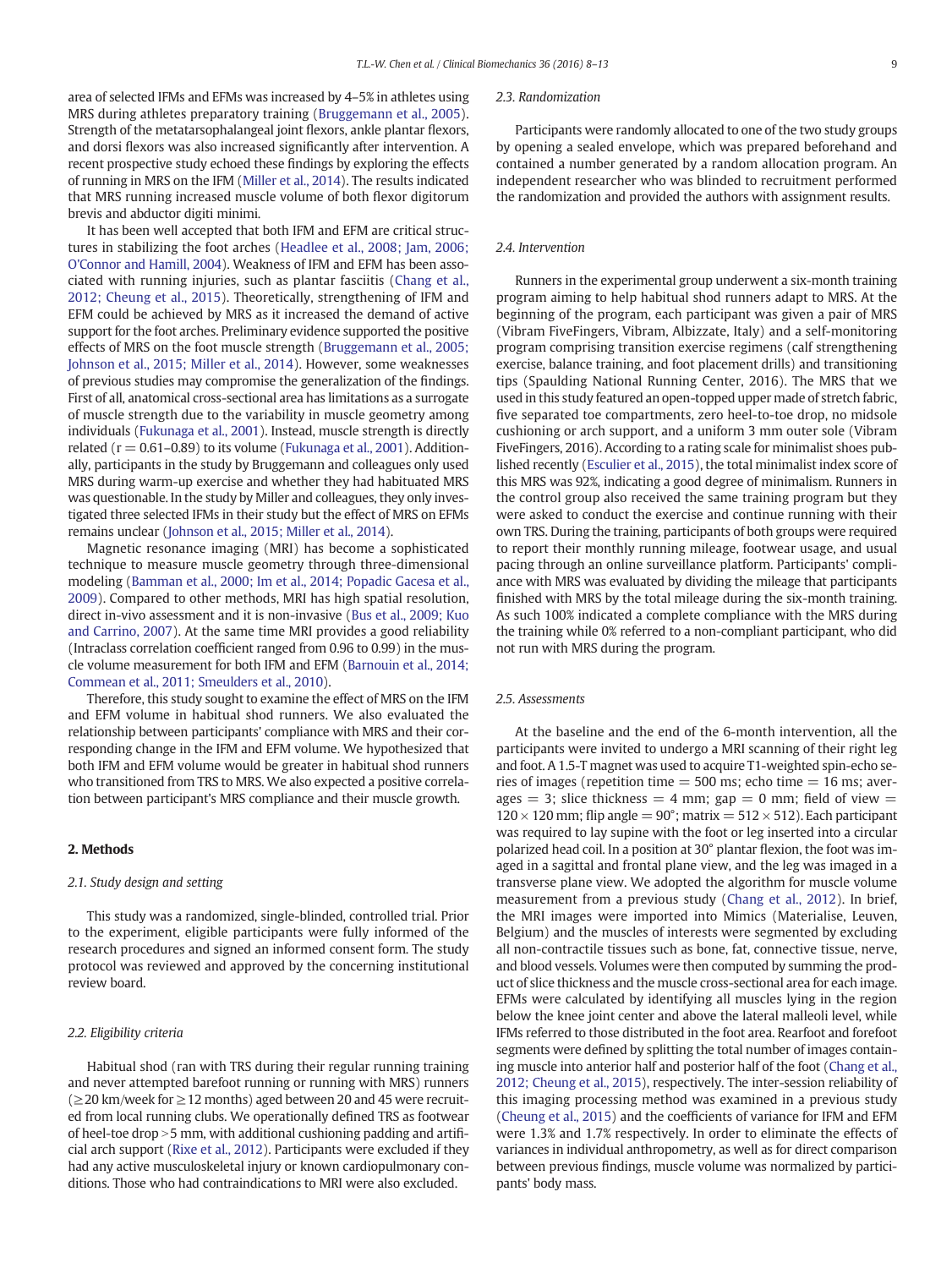#### 2.6. Blinding

All participants were blinded to the null hypothesis concerning which one of the two groups was preferred. Runners were unaware of the existence of the other study group by undergoing the training individually. The researcher who measured the muscle volume was also blinded to the group allocation.

#### 2.7. Statistical analyses

Baseline characteristics were compared between the experimental and control groups using independent Student t tests. Analysis of gender was carried out by chi-square test. Muscle volume of the leg, foot, rearfoot and forefoot was compared using paired Student t tests. In addition, in order to avoid overreliance on statistical tests [\(Nuzzo, 2014\)](#page-5-0), the effect size (Cohen's d) was calculated using PASS (version 13, NCSS Statistical Software, Kaysville, UT, USA). Pearson's coefficient was used to measure the correlation between participant's MRS compliance and change in muscle volume after transition in the experimental group. Global alpha was set at 0.05.

#### 3. Results

#### 3.1. Participants

A total of 55 participants were assessed for eligibility, 8 of them were excluded (Fig. 1). Among 47 eligible runners, 23 were randomized to the control group and 24 to the experimental group. After 6-month training, 9 runners dropped out because of scheduling conflicts ( $n =$ 8) and loss of contact ( $n = 1$ ). Data from 38 runners (18 controls, 20 experimental) were analyzed. Table 1 summarizes the characteristics of the enlisted participants in both study groups. Their demographics, running experience, usual pacing (pre- and post-training), and weekly mileage (pre- and post-training) were comparable.



### Table 1

| Characteristics of the participants. |  |
|--------------------------------------|--|
|--------------------------------------|--|

| Group             |               | TRS group                  | MRS group              | P-value |
|-------------------|---------------|----------------------------|------------------------|---------|
|                   |               | Mean (SD)                  | Mean (SD)              |         |
| Gender            |               | $10$ males, $8$<br>females | 11 males, 9<br>females | 0.97    |
| Age (year)        |               | 35.00 (5.39)               | 34.55 (6.62)           | 0.82    |
| Mass (kg)         |               | 61.77 (9.57)               | 61.50 (10.26)          | 0.93    |
| Height (m)        |               | 1.66(0.09)                 | 1.66(0.10)             | 0.97    |
| Experience (year) |               | 5.50(5.56)                 | 6.12(4.80)             | 0.72    |
| Usual pacing      | Pre-training  | 5.83(1.04)                 | 5.45(0.99)             | 0.26    |
| (min/km)          | Post-training | 5.99(1.15)                 | 5.72 (1.07)            | 0.55    |
| Week mileage (km) | Pre-training  | 35.02 (21.34)              | 26.32 (21.24)          | 0.22    |
|                   | Post-training | 33.87 (22.51)              | 28.00 (15.29)          | 0.61    |

#### 3.2. Outcomes

#### 3.2.1. Muscle volume

Participants in the experimental group exhibited significantly greater EFM ( $P = 0.01$ , increased by 7.05%, Cohen's  $d = 0.62$ ) and IFM  $(P < 0.01$ , increased by 8.80%, Cohen's d = 0.54) volume after MRS transition ([Table 2\)](#page-3-0). Foot muscle hypertrophy was attributed more to the forefoot ( $P < 0.01$ , Cohen's d = 0.64) than the rearfoot volume ( $P =$ 0.10, Cohen's  $d = 0.30$ ). In contrast, the volume of IFM and EFM in the control group remained unchanged  $(P = 0.33-0.95,$  Cohen's  $d = -0.08$  to 0.21).

#### 3.2.2. Compliance

Participants in the experimental group reported a large range of compliance with MRS (average compliance  $=$  39.2% SD 27.0). We found a significant positive correlation between participants' MRS compliance and the changes in leg muscle volume ( $r = 0.51$ ;  $P = 0.02$ ). A similar trend was observed between the MRS compliance and foot muscle increase, but it was statistically non-significant ( $r = 0.39$ ;  $P = 0.09$ ).

#### 4. Discussion

In the present study, MRI scanning was used to obtain an accurate measurement of the IFM and EFM volume. As we expected, a sixmonth transition program was effective in promoting muscle growth of both IFM and EFM. Leg muscle volume increase was shown to be associated with participants' compliance with MRS.

Similar to [Bruggemann et al. \(2005\)](#page-4-0); [Miller et al. \(2014\),](#page-4-0) and [Johnson et al. \(2015\)](#page-4-0), we found chronic MRS use led to increasing volume of the IFM and EFM. As MRS provides minimal cushioning and no mechanical support to the foot arches, we expected the IFM and EFM, which function as important foot arch stabilizers, would experience greater demands upon them. The volumetric growth of EFM may also be due to higher strain and greater force generation in the posterior and medial calf muscles when running with MRS ([Perl et al., 2012](#page-5-0)). However, these findings were in conflict with some indirect evidence regarding footwear in runners. A study using EMG-driven model to predict muscle strength ([Rao et al., 2015](#page-5-0)) demonstrated no significant differences in maximal activation and maximal force of the triceps surae and the tibialis anterior between MRS and TRS. Increase in the EMG could reflect the enhancement in neuromuscular activity stimulated and it was related to muscle hypertrophy during strength training [\(Cannon et al., 2007; Häkkinen et al., 2001](#page-4-0)). However, in the present study, we tested the effect of habitual MRS use on muscle size, while [Rao et al. \(2015\)](#page-5-0) only tested their immediate response of MRS. Since habitual shod runners may not mechanically behave the same with barefoot running upon initial exposure to MRS running [\(Cheung and](#page-4-0) [Rainbow, 2014; Valenzuela et al., 2015; Willy and Davis, 2014](#page-4-0)), this Fig. 1. CONSORT flow diagram.  $\qquad \qquad$  discrepancy might be expected.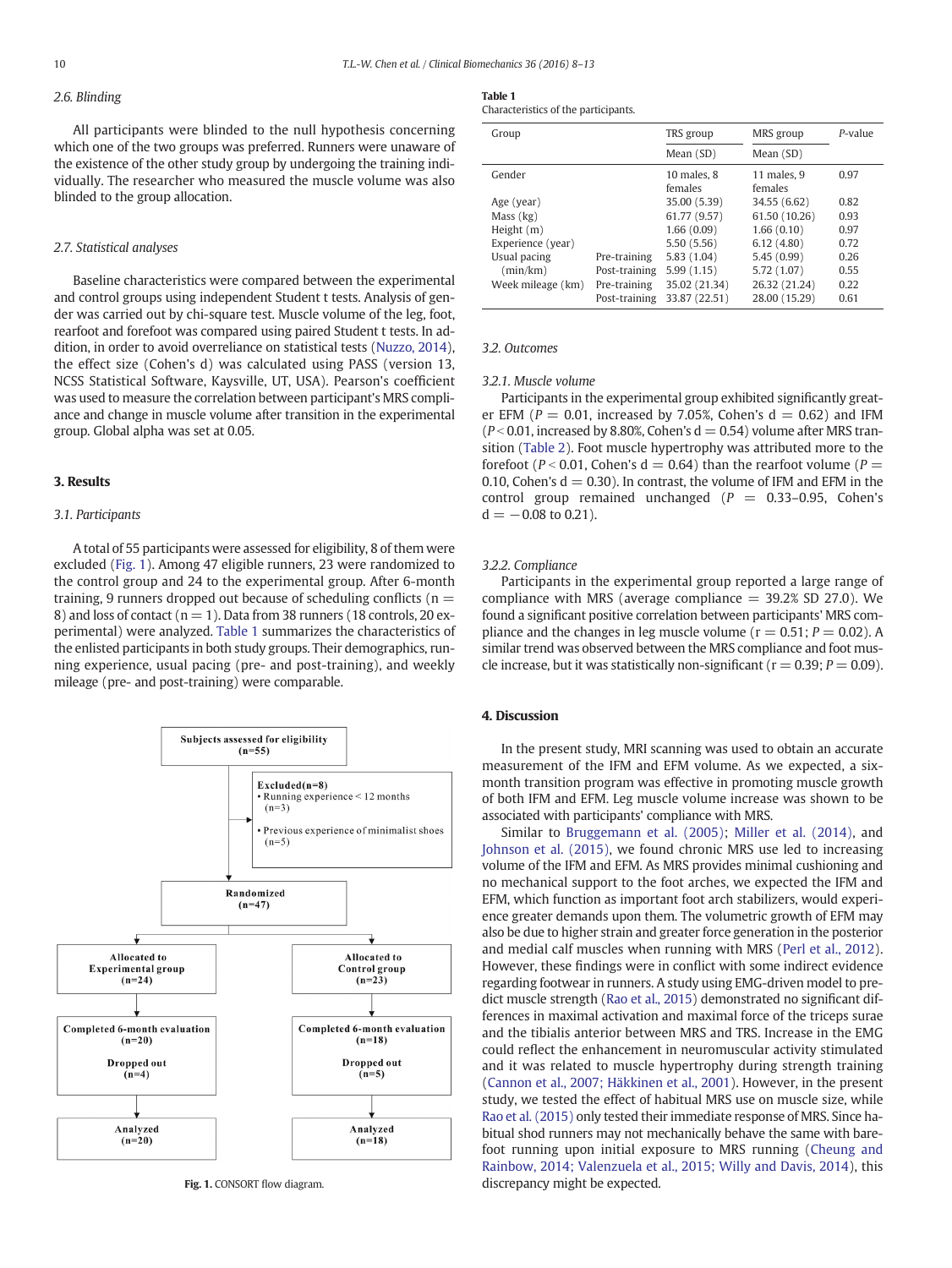<span id="page-3-0"></span>

| Table 2                     |  |
|-----------------------------|--|
| Comparisons of muscle ushin |  |

| Comparisons of muscle volume. |  |
|-------------------------------|--|
|-------------------------------|--|

| Group                             |          | Pre-training        | Post-training       | Cohen's d | $P$ -value |
|-----------------------------------|----------|---------------------|---------------------|-----------|------------|
|                                   |          | Mean $(SD)$         | Mean $(SD)$         |           |            |
| TRS group $\text{mm}^3/\text{kg}$ | Leg      | 27,634,23 (2532,26) | 27,425.54 (2463.83) | $-0.08$   | 0.59       |
|                                   | Foot     | 4613.94 (723.98)    | 4739.53 (941.34)    | 0.15      | 0.38       |
|                                   | Rearfoot | 2526.27 (485.81)    | 2647.36 (660.84)    | 0.21      | 0.33       |
|                                   | Forefoot | 2087.66 (333.13)    | 2092.16 (330.48)    | 0.02      | 0.95       |
| MRS group $(mm^3/kg)$             | Leg      | 25,082.47 (2786.17) | 27,031.84 (3448.16) | 0.62      | 0.01       |
|                                   | Foot     | 4566.96 (753.51)    | 4973.51 (766.50)    | 0.54      | < 0.01     |
|                                   | Rearfoot | 2592.21 (630.42)    | 2764.32 (531.33)    | 0.30      | 0.10       |
|                                   | Forefoot | 1974.27 (303.23)    | 2209.64 (417.21)    | 0.64      | < 0.01     |

In our study, runners in the experimental group exhibited approximately 7–9% volumetric increase of the IFM and EFM. This change was slightly greater than that reported by [Johnson et al. \(2015\)](#page-4-0) (no significant changes in all IFM volume except for the abductor hallucis) and [Bruggemann et al. \(2005\)](#page-4-0) (approximately 4–5%). This may be explained by the longer and more systematic transition program used in the current study. [Miller et al. \(2014\)](#page-4-0) reported an even greater increase (approximately 17%–24%). However, they assessed individual muscles compared to groups of muscles as in our study. When grouping muscles in to the rearfoot and forefoot regions, we found muscle increases of 6.6% and 11.9% respectively. According to previous studies ([Chang](#page-4-0) [et al., 2012; Cheung et al., 2015](#page-4-0)), the majority of the forefoot muscles were responsible for generating plantar flexion moment at the first metatarsophalangeal joint, indicating that IFM were critical in controlling the medial longitudinal arch flattening in weight bearing. Atrophy of IFM elevated the plantar fascia strain and the risks of plantar fasciitis [\(Chang et al., 2012; Cheung et al., 2015](#page-4-0)). In spite of that, weak foot muscle strength has been associated with other running injuries [\(Azevedo](#page-4-0) [et al., 2009; Fong et al., 2009; Soysa et al., 2012\)](#page-4-0). There is a trend among clinicians and sports scientists to encourage the use of MRS among runners as a mean to reduce injury [\(Tam et al., 2014](#page-5-0)). Since the causative relationship between foot muscle atrophy and the development of these injuries remains unclear, it is still uncertain whether MRS would be beneficial or detrimental and further research is needed to substantiate the therapeutic effects of MRS. According to a recent paradigm ([McKeon et al., 2015\)](#page-4-0), IFM and EFM were the functional muscular components constituting the foot core system, which was a complex anatomical structures that stabilized the foot arch. Unlike EFM, IFM featured multilayer small muscles that provided intersegmental stability. They were the primary local arch stabilizers that controlled the degree of gross motion generated by EFM during locomotion. Atrophy of IFM resulted in abnormal movement of the foot core system in accommodating to changing loading demands and led to injury. Our study showed that the transition to MRS strengthened the muscular components of the foot core system, indicating its potential application in rehabilitation program. Instead of focusing on foot orthotic device, foot core training should receive more attention in current clinical guidelines in treating injury related to weak foot muscles.

There are many transition programs that are currently available [\(Kernozek et al., 2014; McCarthy et al., 2013; Ridge et al., 2013;](#page-4-0) [Warne et al., 2014](#page-4-0)). While the details of these programs are different, participants are generally required to progressively increase their mileage while transitioning to MRS. Compared to those available protocols, our training period was apparently longer (6 months versus 4– 12 weeks), which allowed runners to progress more slowly and for muscle growth to occur. Like others, we provided the participants with an additional exercise regimen. The exercise frequency used in our study was similar to that of [McCarthy et al. \(2013\)](#page-4-0) (3 days per week). However, we imposed higher intensity of calf strengthening (30 versus 15 repetitions for each set) and more holistic balance training (dynamic trials versus static single leg balance). In the present study, we had no runners experiencing transition-related injuries. This is in contrast with results from a previous study [\(Ridge et al., 2013](#page-5-0)). In this study a self-monitoring transition program, adopted from the website (Vibram FiveFingers, 2016) was applied. Foot muscle strengthening exercise ceased after the third week of training. Subjects began running with MRS immediately at the onset of training and increased mileage by approximately 25–50% during the first three weeks. Compared to our study, the Ridge et al. transition program progressed more aggressively and may not incorporate sufficient exercise into the running routines. Those authors reported that 10 of 19 runners demonstrated bony edema via MRI at the end of a 10-week training for transition. Likewise, 8 out of 18 runners developed bone marrow edema in Johnson's study in which a similar training strategy was employed [\(Johnson et al., 2015\)](#page-4-0). These factors may result in the high injury incidences in their study. It should be noted that most of these runners with bony edema were asymptomatic, underscoring the subclinical nature of these bony injuries. As we did not obtain MRI of our runners initially, we do not know if bony edema was present in them.

While there was no subject attrition related to transition-related injuries in our study, there was a wide range of MRS compliance among runners in the experimental group. This might be due to the way we calculated compliance. We estimated the compliance by dividing the mileage that participants ran in MRS by the total mileage during the six-month training. However, a few participants reported that they did not want to cut the usual mileage and remained training with TRS during transition. Therefore, some runners ran more in their MRS, but ran less miles, while others ran more miles, but less in their MRS.

MRS compliance was significantly correlated with the EFM volume growth, but not with IFM growth. It is highly possible that MRS running imposed more stimuli on EFM because of the greater loading of the gastrocnemius [\(Biewener and Daley, 2007\)](#page-4-0). Although IFM and EFM both support the foot arches, EFMs are also critical ankle joint stabilizers [\(O'Connor and Hamill, 2004; Sherman, 1999\)](#page-5-0). While we did not examine the footstrike pattern of our runners, it has been shown that runners tend to land with midfoot or forefoot strike pattern with MRS [\(De Wit](#page-4-0) [et al., 2000; Lieberman et al., 2010\)](#page-4-0). This strike pattern is associated with greater work of the calf musculature [\(Hamill et al., 2014](#page-4-0)). Therefore, it is not surprising that the volumetric growth of EFM was correlated with the usage of MRS. Interestingly, we found that IFM growth in the experimental group was mainly due to the forefoot muscles. Mid/forefoot landing imposed more stimuli to the anterior part of the foot, especially for the metatarsophalangeal joint ([Liebl et al.,](#page-4-0) [2014\)](#page-4-0). Therefore, muscles responsible for metatarsophalangeal joint motions may be more strengthened with this type of landing ([Chang](#page-4-0) [et al., 2012\)](#page-4-0). Our findings suggested that approximately 25% of the variance in the changes of leg muscle volume could be explained by runners' compliance to MRS. Our training involving muscle strengthening was not mandatory at the later stage of the program. Since we only measured the compliance of footwear use but not the exercise regimen, the exercise intensity during the training was uncertain and it may explain the unchanged muscle volume in the TRS group. Finally, runners had the MRI scan immediately after the training. Water retention or inflammation may also attribute to the muscle volume increment [\(Chang et al., 2012\)](#page-4-0).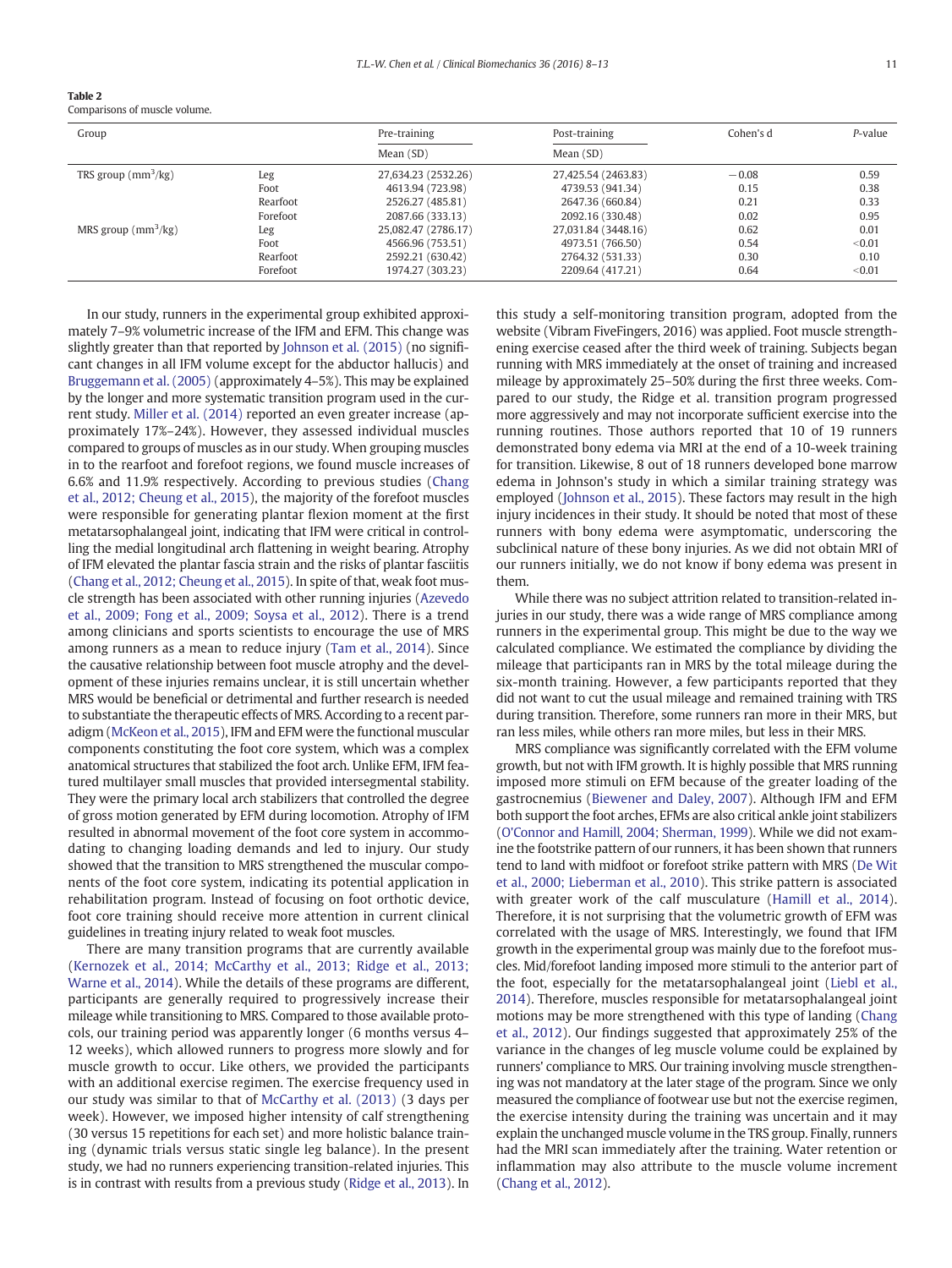<span id="page-4-0"></span>While the main focus of previous studies has been on the potential biomechanical advantages of MRS in runners, the present study addressed the issue from a different perspective. Our findings have substantiated the relationship between MRS and muscle hypertrophy in the IFM and EFM. These findings will hopefully provide a better understanding of the clinical effects of MRS. As muscle growth is induced by MRS, they can be used as an intervention for foot problems related to the weakness of IFM and EFM. For example, [Ryan et al. \(2009\)](#page-5-0) has demonstrated that the use of MRS provides additional benefits to a group of patients with plantar fasciitis undergoing a standardized exercise program ([Ryan et al., 2009](#page-5-0)). All of our participants had a successful transition in six months and they were able to return to their previous running mileage. However, transitions to minimal footwear without proper preparation and a slow progression can result in injury. Salzler et al. reported on a case series of injuries associated with transition to minimal shoes. However, the average transition time was only 3 weeks ([Salzler et al., 2012](#page-5-0)). It is expected that shod runners might not have sufficient IFM and EFM strength to cope with MRS at the early stage of transition. We believe that the training regimen, training intensity, and pace of the transition program are key elements to a successful transition.

There were several limitations of this study. First, there was a large range of compliance with MRS among participants in the experiment group. Given its significant correlation with changes in muscle volume, the overall effects of MRS were inevitably compromised. In addition, the whole training program was monitored through an online surveillance platform. Participants' reports on their progression may not be completely validated. The effects of compliance to MRS may be underestimated by forgetting to report. Secondly, we did not investigate individual foot muscle volume in the present study. In order to identify individual muscle volume from MRI scans, a better MRI resolution is needed but it would significantly lengthen the scanning duration to nearly 2 h. This was not practical for most of the participants. Therefore, we adopted the protocol used in the previous studies and referred to the method that grouped foot muscles according to their anatomic location. Finally, there are different kinds of MRS available in the market. Different MRS designs may influence its effects on the IFM and EFM. However, this issue could not be addressed in our study. Also, it was reported that habitual shod runners tended to adopt a non-rearfoot landing when using MRS [\(Squadrone et al., 2014; Warne et al., 2014](#page-5-0)), which may also cause some neuromuscular adaptations. However, we did not measure the landing pattern before and after the transitioning in the present study.

#### 5. Conclusions

Habitual shod runners demonstrated volumetric increases in the intrinsic and extrinsic foot muscle volume after a six-month minimalist shoes transition program. The changes in the leg muscle volume were associated with runners' compliance with the minimalist shoes.

#### References

- Azevedo, L.B., Lambert, M.I., Vaughan, C.L., O'Connor, C.M., Schwellnus, M.P., 2009. Biomechanical variables associated with Achilles tendinopathy in runners. Br. J. Sports Med. 43, 288–292. http://dx.doi.org[/10.1136/bjsm.2008.053421](http://dx.doi.org/10.1136/bjsm.2008.053421).
- Bamman, M.M., Newcomer, B.R., Larson-Meyer, D.E., Weinsier, R.L., Hunter, G.R., 2000. [Evaluation of the strength-size relationship in vivo using various muscle size indices.](http://refhub.elsevier.com/S0268-0033(16)30067-5/rf0010) [Med. Sci. Sports Exerc. 32, 1307](http://refhub.elsevier.com/S0268-0033(16)30067-5/rf0010)–1313.
- Barnouin, Y., Butler-Browne, G., Voit, T., Reversat, D., Azzabou, N., Leroux, G., Behin, A., McPhee, J.S., Carlier, P.G., Hogrel, J.-Y., 2014. Manual segmentation of individual muscles of the quadriceps femoris using MRI: a reappraisal. J. Magn. Reson. Imaging 40, 239–247. http://dx.doi.org[/10.1002/jmri.24370.](http://dx.doi.org/10.1002/jmri.24370)
- Biewener, A.A., Daley, M.A., 2007. Unsteady locomotion: integrating muscle function with whole body dynamics and neuromuscular control. J. Exp. Biol. 210, 2949–2960. http://dx.doi.org[/10.1242/jeb.005801.](http://dx.doi.org/10.1242/jeb.005801)
- Bruggemann, G.P., Potthast, W., Braunstein, B., Niehoff, A., 2005. [Effect of increased](http://refhub.elsevier.com/S0268-0033(16)30067-5/rf0025) [mechanical stimuli on foot muscles functional capacity. Proceedings of the ISB XXth](http://refhub.elsevier.com/S0268-0033(16)30067-5/rf0025) [Congress-ASB 29th Annual Meeting: 31 July-5 August 2005; Cleveland](http://refhub.elsevier.com/S0268-0033(16)30067-5/rf0025).
- Bus, S.A., Maas, M., Michels, R.P.J., Levi, M., 2009. Role of intrinsic muscle atrophy in the etiology of claw toe deformity in diabetic neuropathy may not be as straightforward as widely believed. Diabetes Care 32, 1063–1067. http://dx.doi.org[/10.2337/dc08-](http://dx.doi.org/10.2337/dc08-2174) [2174.](http://dx.doi.org/10.2337/dc08-2174)
- Cannon, J., Kay, D., Tarpenning, K.M., Marino, F.E., 2007. Comparative effects of resistance training on peak isometric torque, muscle hypertrophy, voluntary activation and surface EMG between young and elderly women. Clin. Physiol. Funct. Imaging 27 91–100. http://dx.doi.org[/10.1111/j.1475-097X.2007.00719.x](http://dx.doi.org/10.1111/j.1475-097X.2007.00719.x).
- Chang, R., Kent-Braun, J.A., Hamill, J., 2012. Use of MRI for volume estimation of tibialis posterior and plantar intrinsic foot muscles in healthy and chronic plantar fasciitis limbs. Clin. Biomech. 27, 500–505. http://dx.doi.org/[10.1016/j.clinbiomech.2011.11.](http://dx.doi.org/10.1016/j.clinbiomech.2011.11.007) [007](http://dx.doi.org/10.1016/j.clinbiomech.2011.11.007).
- Cheung, R.T.H., Rainbow, M.J., 2014. Landing pattern and vertical loading rates during first attempt of barefoot running in habitual shod runners. Hum. Mov. Sci. 34, 120–127. http://dx.doi.org[/10.1016/j.humov.2014.01.006.](http://dx.doi.org/10.1016/j.humov.2014.01.006)
- Cheung, R.T.H., Sze, L.K.Y., Mok, N.W., Ng, G.Y.F., 2015. Intrinsic foot muscle volume in experienced runners with and without chronic plantar fasciitis. J. Sci. Med. Sport Sports Med. Aust. http://dx.doi.org[/10.1016/j.jsams.2015.11.004](http://dx.doi.org/10.1016/j.jsams.2015.11.004).
- Commean, P.K., Tuttle, L.J., Hastings, M.K., Strube, M.J., Mueller, M.J., 2011. Magnetic resonance imaging measurement reproducibility for calf muscle and adipose tissue volume. J. Magn. Reson. Imaging 34, 1285–1294. http://dx.doi.org/[10.1002/jmri.](http://dx.doi.org/10.1002/jmri.22791) [22791](http://dx.doi.org/10.1002/jmri.22791).
- Davis, I.S., 2014. The re-emergence of the minimal running shoe. J. Orthop. Sports Phys. Ther. 44, 775–784. http://dx.doi.org[/10.2519/jospt.2014.5521](http://dx.doi.org/10.2519/jospt.2014.5521).
- De Wit, B., De Clercq, D., Aerts, P., 2000. [Biomechanical analysis of the stance phase during](http://refhub.elsevier.com/S0268-0033(16)30067-5/rf0065) [barefoot and shod running. J. Biomech. 33, 269](http://refhub.elsevier.com/S0268-0033(16)30067-5/rf0065)–278.
- Esculier, J.-F., Dubois, B., Dionne, C.E., Leblond, J., Roy, J.-S., 2015. A consensus definition and rating scale for minimalist shoes. J. Foot Ankle Res. 8. http://dx.doi.org/[10.](http://dx.doi.org/10.1186/s13047-015-0094-5) [1186/s13047-015-0094-5.](http://dx.doi.org/10.1186/s13047-015-0094-5)
- Fong, D.T., Chan, Y.-Y., Mok, K.-M., Yung, P.S., Chan, K.-M., 2009. Understanding acute ankle ligamentous sprain injury in sports. Sports Med. Arthrosc. Rehabil. Ther. Technol. 1, 14. http://dx.doi.org[/10.1186/1758-2555-1-14.](http://dx.doi.org/10.1186/1758-2555-1-14)
- Fukunaga, T., Miyatani, M., Tachi, M., Kouzaki, M., Kawakami, Y., Kanehisa, H., 2001. Muscle volume is a major determinant of joint torque in humans. Acta Physiol. Scand. 172, 249–255. http://dx.doi.org/[10.1046/j.1365-201x.2001.](http://dx.doi.org/10.1046/j.1365-201x.2001.00867.x) [00867.x](http://dx.doi.org/10.1046/j.1365-201x.2001.00867.x).
- Goss, D.L., Gross, M.T., 2012. [Relationships among self-reported shoe type, footstrike](http://refhub.elsevier.com/S0268-0033(16)30067-5/rf0085) [pattern, and injury incidence. US Army Med. Dep. J. 25](http://refhub.elsevier.com/S0268-0033(16)30067-5/rf0085)–30.
- Guten, G.N., 1997. [Running Injuries. W.B. Saunders.](http://refhub.elsevier.com/S0268-0033(16)30067-5/rf0090)
- Häkkinen, K., Kraemer, W.J., Newton, R.U., Alen, M., 2001. [Changes in electromyographic](http://refhub.elsevier.com/S0268-0033(16)30067-5/rf0095) activity, muscle fi[bre and force production characteristics during heavy resistance/](http://refhub.elsevier.com/S0268-0033(16)30067-5/rf0095) [power strength training in middle-aged and older men and women. Acta Physiol.](http://refhub.elsevier.com/S0268-0033(16)30067-5/rf0095) [Scand. 171, 51](http://refhub.elsevier.com/S0268-0033(16)30067-5/rf0095)–62.
- Hamill, J., Gruber, A.H., Derrick, T.R., 2014. Lower extremity joint stiffness characteristics during running with different footfall patterns. Eur. J. Sport Sci. 14, 130–136. http:// dx.doi.org[/10.1080/17461391.2012.728249.](http://dx.doi.org/10.1080/17461391.2012.728249)
- Headlee, D.L., Leonard, J.L., Hart, J.M., Ingersoll, C.D., Hertel, J., 2008. Fatigue of the plantar intrinsic foot muscles increases navicular drop. J. Electromyogr. Kinesiol. Off. J. Int. Soc. Electrophysiol. Kinesiol. 18, 420–425. http://dx.doi.org[/10.1016/j.jelekin.2006.](http://dx.doi.org/10.1016/j.jelekin.2006.11.004) [11.004.](http://dx.doi.org/10.1016/j.jelekin.2006.11.004)
- Im, H.S., Alter, K.E., Brochard, S., Pons, C., Sheehan, F.T., 2014. In vivo pediatric shoulder muscle volumes and their relationship to 3D strength. J. Biomech. 47, 2730–2737. http://dx.doi.org[/10.1016/j.jbiomech.2014.04.049.](http://dx.doi.org/10.1016/j.jbiomech.2014.04.049)
- Jam, B., 2006. [Evaluation and Retraining of the Intrinsic Foot Muscles for Pain Syndromes](http://refhub.elsevier.com/S0268-0033(16)30067-5/rf0115) [Related to Abnormal Control of Pronation. Advanced Physical Therapy Education](http://refhub.elsevier.com/S0268-0033(16)30067-5/rf0115) [Institute](http://refhub.elsevier.com/S0268-0033(16)30067-5/rf0115).
- Johnson, A., Myrer, J., Mitchell, U., Hunter, I., Ridge, S., 2015. The effects of a transition to minimalist shoe running on intrinsic foot muscle size. Int. J. Sports Med. 37, 154–158. http://dx.doi.org[/10.1055/s-0035-1559685](http://dx.doi.org/10.1055/s-0035-1559685).
- Kernozek, T., Meardon, S., Vannatta, C., 2014. In-shoe loading in rearfoot and non-rearfoot strikers during running using minimalist footwear. Int. J. Sports Med. 35, 1112–1117. http://dx.doi.org[/10.1055/s-0034-1372627](http://dx.doi.org/10.1055/s-0034-1372627).
- Knapik, J.J., Trone, D.W., Tchandja, J., Jones, B.H., 2014. Injury-reduction effectiveness of prescribing running shoes on the basis of foot arch height: summary of military investigations. J. Orthop. Sports Phys. Ther. 44, 805–812. http://dx.doi.org/[10.2519/](http://dx.doi.org/10.2519/jospt.2014.5342) [jospt.2014.5342.](http://dx.doi.org/10.2519/jospt.2014.5342)
- Kuo, G.P., Carrino, J.A., 2007. Skeletal muscle imaging and inflammatory myopathies. Curr. Opin. Rheumatol. 19, 530–535. http://dx.doi.org[/10.1097/BOR.0b013e3282efdc66](http://dx.doi.org/10.1097/BOR.0b013e3282efdc66).
- Lieberman, D.E., Venkadesan, M., Werbel, W.A., Daoud, A.I., D'Andrea, S., Davis, I.S., Mang'eni, R.O., Pitsiladis, Y., 2010. Foot strike patterns and collision forces in habitually barefoot versus shod runners. Nature 463, 531–535. http://dx.doi.org[/10.1038/](http://dx.doi.org/10.1038/nature08723) [nature08723.](http://dx.doi.org/10.1038/nature08723)
- Liebl, D., Willwacher, S., Hamill, J., Brüggemann, G.-P., 2014. Ankle plantarflexion strength in rearfoot and forefoot runners: a novel clusteranalytic approach. Hum. Mov. Sci. 35, 104–120. http://dx.doi.org/[10.1016/j.humov.2014.03.008.](http://dx.doi.org/10.1016/j.humov.2014.03.008)
- McCarthy, C., Fleming, N., Donne, B., Blanksby, B., 2013. 12 weeks of simulated barefoot running changes foot-strike patterns in female runners. Int. J. Sports Med. 35, 443–450. http://dx.doi.org/[10.1055/s-0033-1353215](http://dx.doi.org/10.1055/s-0033-1353215).
- McDougall, C., 2010. [Born to Run: The Hidden Tribe, the Ultra-Runners, and the Greatest](http://refhub.elsevier.com/S0268-0033(16)30067-5/rf0155) [Race the World Has Never Seen. Pro](http://refhub.elsevier.com/S0268-0033(16)30067-5/rf0155)file Books.
- McKeon, P.O., Hertel, J., Bramble, D., Davis, I., 2015. The foot core system: a new paradigm for understanding intrinsic foot muscle function. Br. J. Sports Med. 49, 290. http://dx. doi.org/[10.1136/bjsports-2013-092690.](http://dx.doi.org/10.1136/bjsports-2013-092690)
- Miller, E.E., Whitcome, K.K., Lieberman, D.E., Norton, H.L., Dyer, R.E., 2014. The effect of minimal shoes on arch structure and intrinsic foot muscle strength. J. Sport Health Sci. 3, 74–85. http://dx.doi.org[/10.1016/j.jshs.2014.03.011.](http://dx.doi.org/10.1016/j.jshs.2014.03.011)